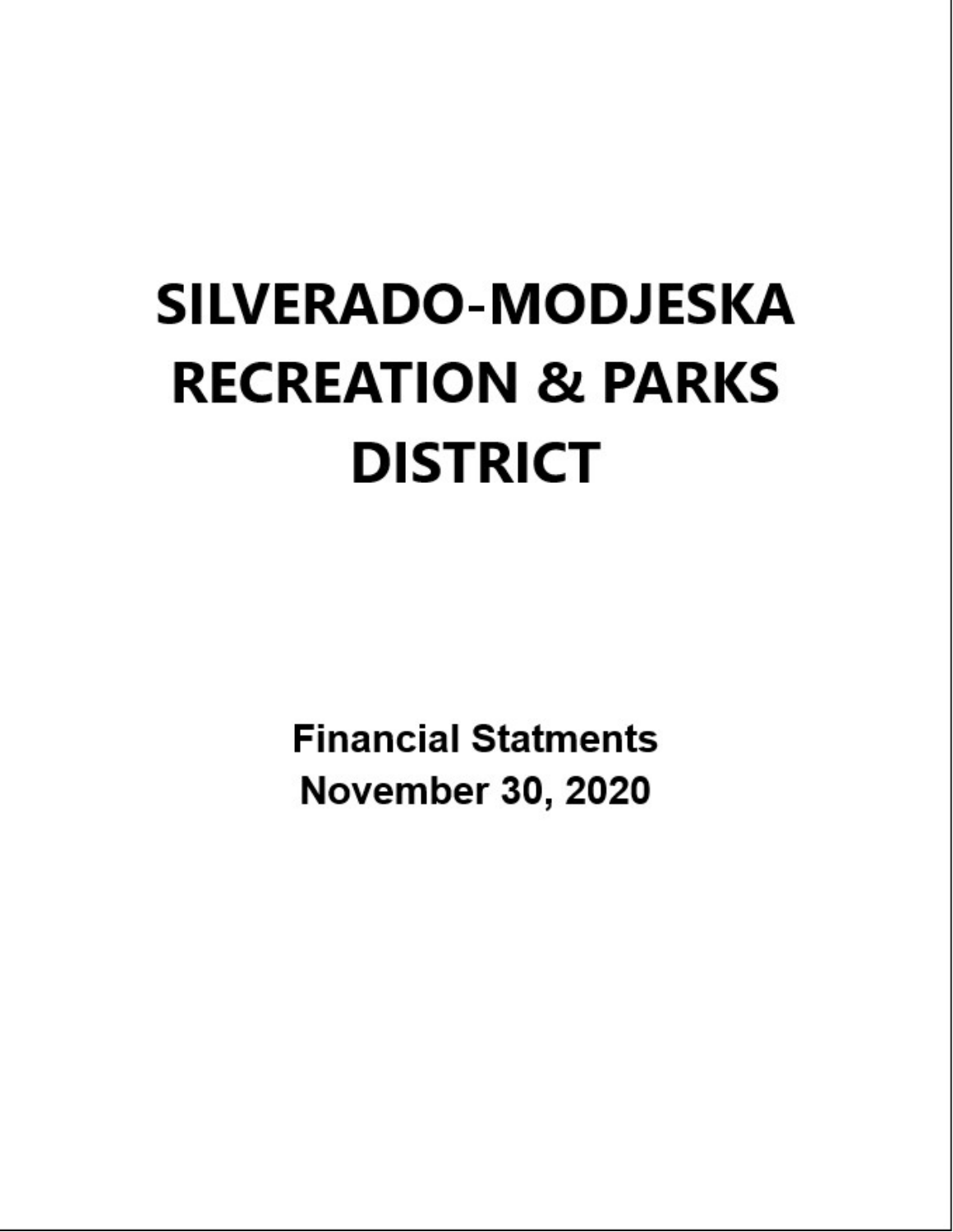#### 4:04 PM Silverado Modjeska Recreation & Parks District 12/14/20 **Profit & Loss YTD Comparison**

Cash Basis November 2020

|                                                                                                                                                                                                                                                                                        | <b>Nov 20</b>                                              | <b>Jul - Nov 20</b>                                                  |
|----------------------------------------------------------------------------------------------------------------------------------------------------------------------------------------------------------------------------------------------------------------------------------------|------------------------------------------------------------|----------------------------------------------------------------------|
| Income                                                                                                                                                                                                                                                                                 |                                                            |                                                                      |
| 60000 · Recreation Program Income<br>60001 Instructor Fees<br>60005 · Sticker Sales                                                                                                                                                                                                    | 0.00<br>25.00                                              | 70.80<br>70.00                                                       |
| Total 60000 · Recreation Program Income                                                                                                                                                                                                                                                | 25.00                                                      | 140.80                                                               |
| 6210 · Property Taxes -Current Secured<br>6220 · Property Taxes-Curr Unsecured<br>6280 · Property Tax-Curr Supplemental<br>6300 · Property Taxes-Prior Supplement<br>6540 · Penalties & Costs on Deling Tax<br>6610 Interest<br>6620 · Rents and Concessions<br>$6621 \cdot W$ eddings | 4,048.20<br>0.00<br>35.14<br>0.00<br>0.00<br>51.83<br>0.00 | 4,461.85<br>318.40<br>139.32<br>16.95<br>4.38<br>225.43<br>$-900.00$ |
| 6620 · Rents and Concessions - Other                                                                                                                                                                                                                                                   | 0.00                                                       | 350.00                                                               |
| Total 6620 · Rents and Concessions                                                                                                                                                                                                                                                     | 0.00                                                       | $-550.00$                                                            |
| 7960 Donations/Gifts                                                                                                                                                                                                                                                                   | 0.00                                                       | 33.89                                                                |
| 9000 Chili Cookoff Fundraiser<br><b>Donations</b>                                                                                                                                                                                                                                      | 0.00                                                       | 120.00                                                               |
| Total 9000 . Chili Cookoff Fundraiser                                                                                                                                                                                                                                                  | 0.00                                                       | 120.00                                                               |
| <b>Total Income</b>                                                                                                                                                                                                                                                                    | 4,160.17                                                   | 4,911.02                                                             |
| <b>Expense</b>                                                                                                                                                                                                                                                                         |                                                            |                                                                      |
| 0702 · Telephone<br>1100 · Insurance<br>1400 · Maintenance - Bldgs & Improvs                                                                                                                                                                                                           | 375.38<br>0.00                                             | 1,818.78<br>5,890.50                                                 |
| 14001 · Landscaping<br>14002 · Repairs & Renovations (Minor)                                                                                                                                                                                                                           | 0.00<br>541.86                                             | 2,435.00<br>1,117.26                                                 |
| Total 1400 · Maintenance - Bldgs & Improvs                                                                                                                                                                                                                                             | 541.86                                                     | 3,552.26                                                             |
| 1500 Donations                                                                                                                                                                                                                                                                         | 0.00                                                       | $-450.00$                                                            |
| 1600 Memberships<br>1700 · Miscellaneous Expense                                                                                                                                                                                                                                       | 479.00<br>0.00                                             | 1,278.80<br>136.00                                                   |
| 1800 Office Expense<br>1803 · Postage<br>1900 · Professional/Specialized Srvcs                                                                                                                                                                                                         | 61.88<br>53.85                                             | 198.46<br>53.85                                                      |
| 19002 · Legal Services<br>19005 · Administrative<br>19006 · Bookkeeping<br>19008 · Caretaker<br>19009 · Website Maintenance<br>1900 · Professional/Specialized Srvcs - Other                                                                                                           | 0.00<br>385.00<br>525.00<br>2,193.75<br>27.75<br>10.12     | 75.00<br>605.00<br>2,275.00<br>2,441.25<br>880.00<br>11.48           |
| Total 1900 · Professional/Specialized Srvcs                                                                                                                                                                                                                                            | 3,141.62                                                   | 6,287.73                                                             |
| 1912 · Investment Administrative Fees<br>2800 Utilities                                                                                                                                                                                                                                | 3.20                                                       | 12.17                                                                |
| 28001 · Electricity<br>28002 · Waste Disposal<br>28003 · Portable Toilets/Septic<br>28005 · Water                                                                                                                                                                                      | 53.01<br>362.35<br>190.00<br>235.39                        | 292.50<br>1,865.63<br>760.00<br>2,434.37                             |
| Total 2800 · Utilities                                                                                                                                                                                                                                                                 | 840.75                                                     | 5,352.50                                                             |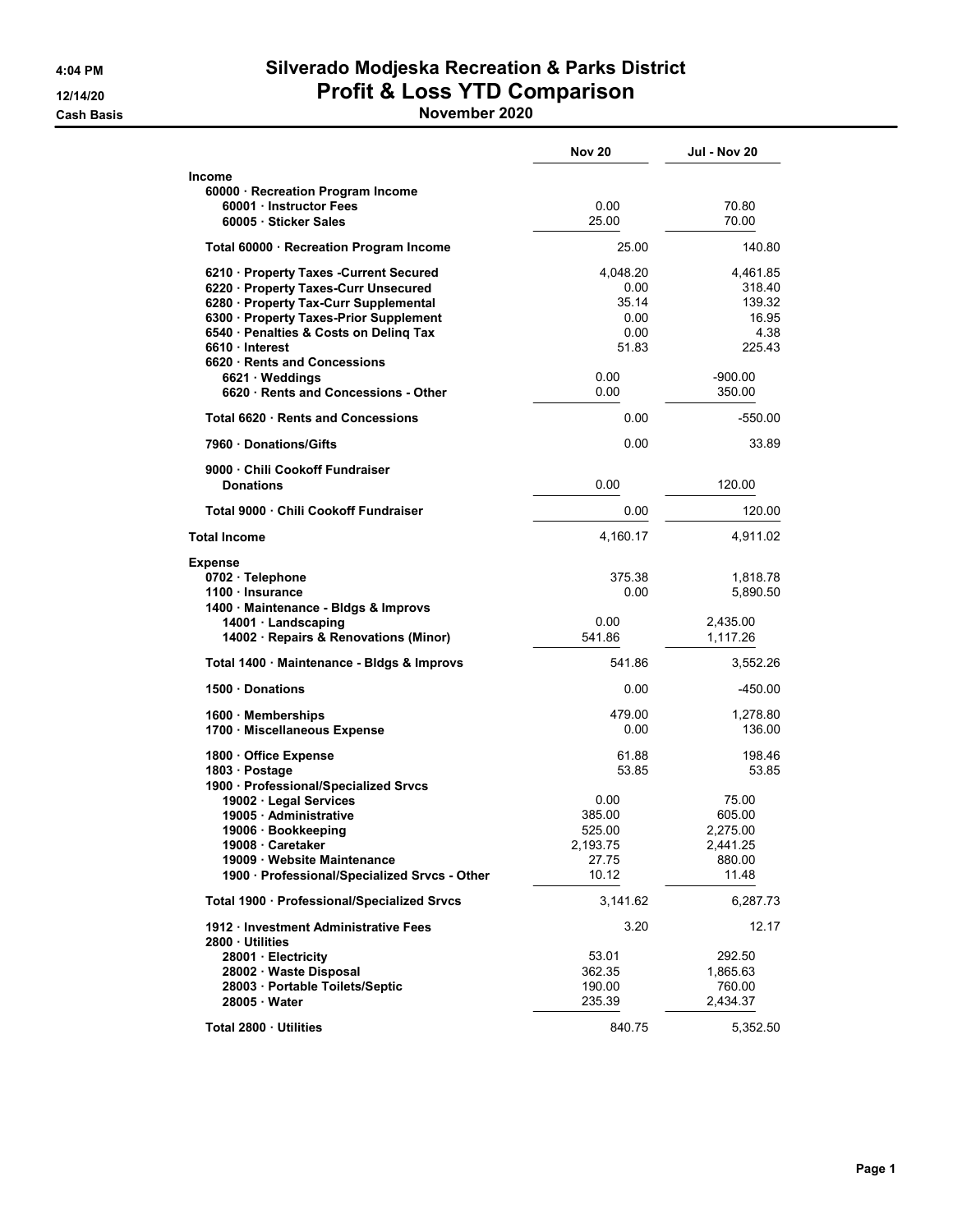#### 4:04 PM Silverado Modjeska Recreation & Parks District 12/14/20 **Profit & Loss YTD Comparison**

Cash Basis November 2020

|                                                                         | <b>Nov 20</b> | <b>Jul - Nov 20</b> |
|-------------------------------------------------------------------------|---------------|---------------------|
| 50000 · Recreation Program Expense<br>50003 · Silverado Summer Concerts | 0.00          | 239.28              |
| Total 50000 · Recreation Program Expense                                | 0.00          | 239.28              |
| <b>Total Expense</b>                                                    | 5.497.54      | 24.370.33           |
| Net Income                                                              | $-1.337.37$   | $-19.459.31$        |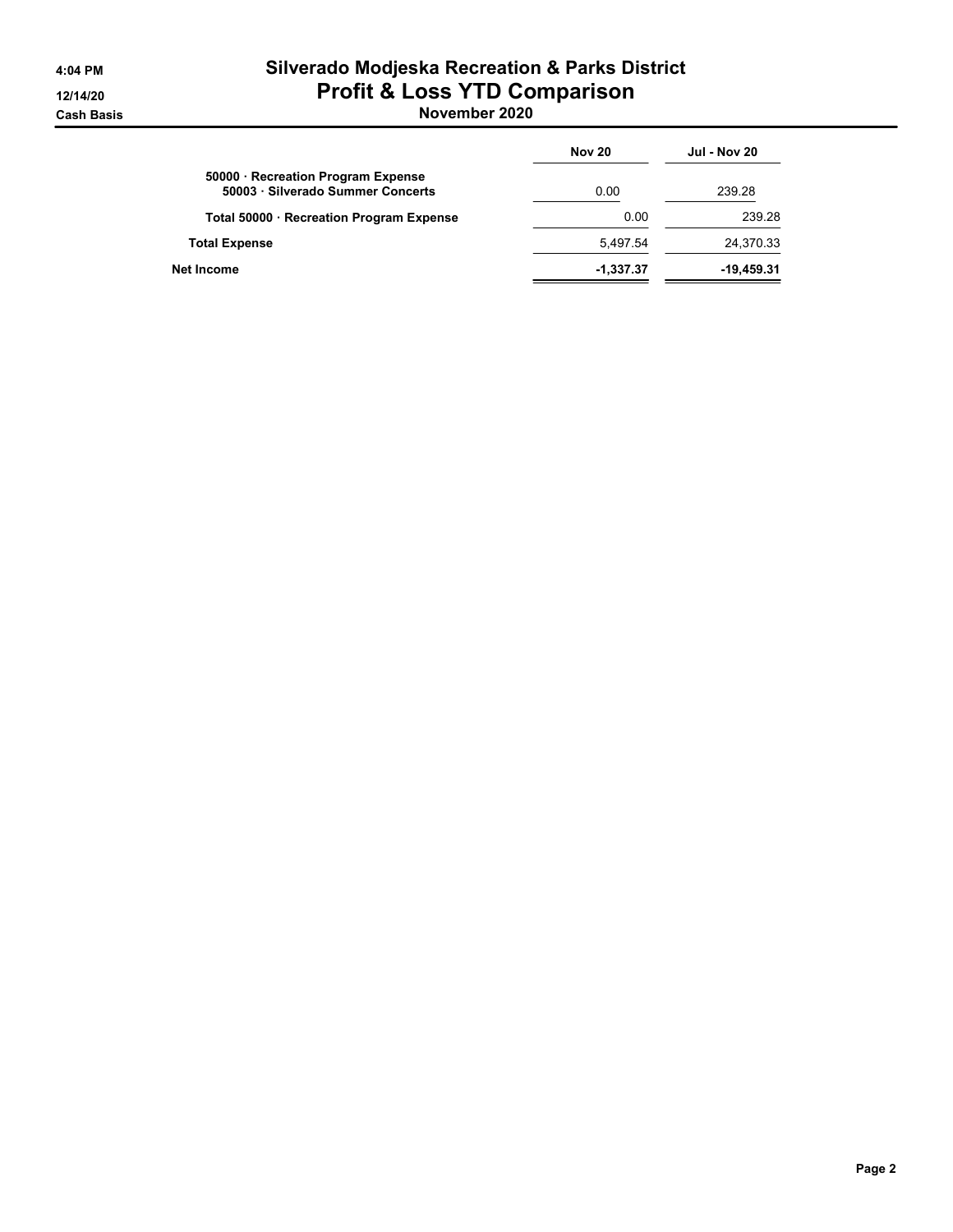#### 4:09 PM Silverado Modjeska Recreation & Parks District 12/14/20 Profit & Loss

Cash Basis July through November 2020

|                                                                                                                                                                                                                                                                                | Jul 20                                                   | Aug 20                                                | Sep 20                                                  |
|--------------------------------------------------------------------------------------------------------------------------------------------------------------------------------------------------------------------------------------------------------------------------------|----------------------------------------------------------|-------------------------------------------------------|---------------------------------------------------------|
| <b>Income</b>                                                                                                                                                                                                                                                                  |                                                          |                                                       |                                                         |
| 60000 · Recreation Program Income<br>60001 Instructor Fees<br>60005 · Sticker Sales                                                                                                                                                                                            | 0.00<br>0.00                                             | 0.00<br>0.00                                          | 0.00<br>0.00                                            |
| Total 60000 · Recreation Program Income                                                                                                                                                                                                                                        | 0.00                                                     | 0.00                                                  | 0.00                                                    |
| 6210 · Property Taxes - Current Secured<br>6220 · Property Taxes-Curr Unsecured<br>6280 · Property Tax-Curr Supplemental<br>6300 · Property Taxes-Prior Supplement<br>6540 · Penalties & Costs on Deling Tax<br>6610 Interest<br>6620 Rents and Concessions<br>6621 · Weddings | 413.65<br>0.00<br>63.83<br>16.95<br>4.38<br>0.00<br>0.00 | 0.00<br>0.00<br>8.38<br>0.00<br>0.00<br>62.29<br>0.00 | 0.00<br>318.40<br>6.30<br>0.00<br>0.00<br>58.54<br>0.00 |
| 6620 · Rents and Concessions - Other                                                                                                                                                                                                                                           | 0.00                                                     | 0.00                                                  | 0.00                                                    |
| Total 6620 · Rents and Concessions                                                                                                                                                                                                                                             | 0.00                                                     | 0.00                                                  | 0.00                                                    |
| 7960 Donations/Gifts                                                                                                                                                                                                                                                           | 0.00                                                     | 0.00                                                  | 0.00                                                    |
| 9000 Chili Cookoff Fundraiser                                                                                                                                                                                                                                                  |                                                          |                                                       |                                                         |
| <b>Donations</b>                                                                                                                                                                                                                                                               | 0.00                                                     | 0.00                                                  | 120.00                                                  |
| Total 9000 · Chili Cookoff Fundraiser                                                                                                                                                                                                                                          | 0.00                                                     | 0.00                                                  | 120.00                                                  |
| <b>Total Income</b>                                                                                                                                                                                                                                                            | 498.81                                                   | 70.67                                                 | 503.24                                                  |
| <b>Expense</b><br>0702 · Telephone<br>1100 · Insurance<br>1400 · Maintenance - Bldgs & Improvs                                                                                                                                                                                 | 360.62<br>0.00                                           | 360.57<br>5,890.50                                    | 360.80<br>0.00                                          |
| 14001 Landscaping<br>14002 · Repairs & Renovations (Minor)                                                                                                                                                                                                                     | 0.00<br>123.10                                           | 1,835.00<br>372.30                                    | 0.00<br>40.00                                           |
| Total 1400 · Maintenance - Bldgs & Improvs                                                                                                                                                                                                                                     | 123.10                                                   | 2,207.30                                              | 40.00                                                   |
| 1500 Donations                                                                                                                                                                                                                                                                 | -450.00                                                  | 0.00                                                  | 0.00                                                    |
| 1600 Memberships<br>1700 Miscellaneous Expense                                                                                                                                                                                                                                 | 449.80<br>0.00                                           | 350.00<br>136.00                                      | 0.00<br>0.00                                            |
| 1800 Office Expense<br>1803 · Postage<br>1900 · Professional/Specialized Srvcs                                                                                                                                                                                                 | 0.00<br>0.00                                             | 136.58<br>0.00                                        | 0.00<br>0.00                                            |
| 19002 · Legal Services<br>19005 Administrative<br>19006 · Bookkeeping<br>19008 Caretaker<br>19009 Website Maintenance<br>1900 · Professional/Specialized Srvcs - Other                                                                                                         | 75.00<br>0.00<br>420.00<br>0.00<br>33.00<br>0.56         | 0.00<br>0.00<br>420.00<br>0.00<br>0.00<br>0.00        | 0.00<br>154.00<br>490.00<br>247.50<br>43.50<br>0.80     |
| Total 1900 · Professional/Specialized Srvcs                                                                                                                                                                                                                                    | 528.56                                                   | 420.00                                                | 935.80                                                  |
| 1912 Investment Administrative Fees                                                                                                                                                                                                                                            | 0.00                                                     | 3.01                                                  | 3.02                                                    |
| 2800 · Utilities<br>28001 · Electricity<br>28002 · Waste Disposal<br>28003 · Portable Toilets/Septic<br>28005 Water                                                                                                                                                            | 59.36<br>362.37<br>190.00<br>290.81                      | 55.88<br>362.36<br>0.00<br>415.56                     | 65.61<br>416.19<br>190.00<br>624.24                     |
| Total 2800 · Utilities                                                                                                                                                                                                                                                         | 902.54                                                   | 833.80                                                | 1,296.04                                                |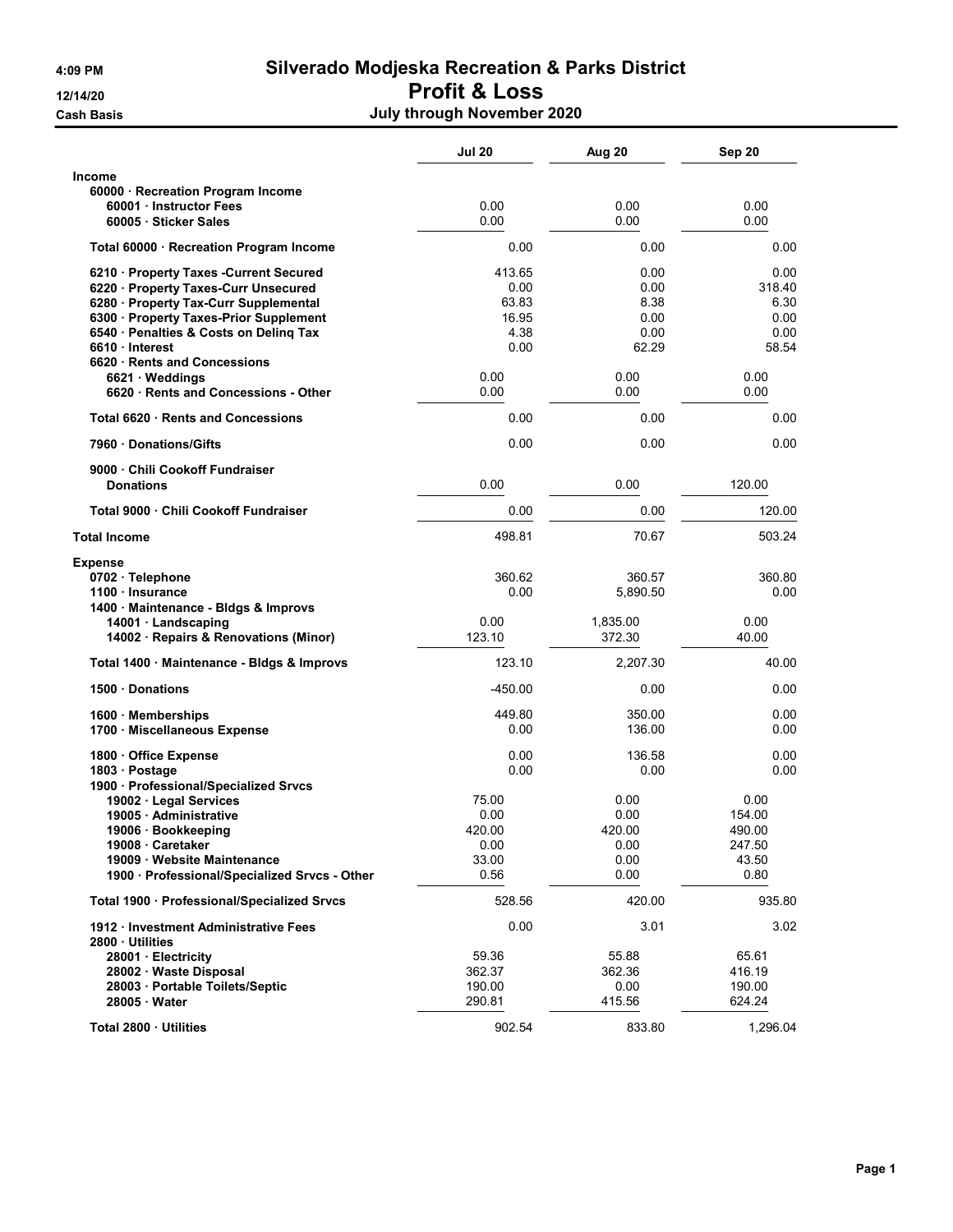#### 4:09 PM Silverado Modjeska Recreation & Parks District 12/14/20 Profit & Loss Cash Basis July through November 2020

|                                                                         | <b>Jul 20</b> | Aug 20       | Sep 20      |
|-------------------------------------------------------------------------|---------------|--------------|-------------|
| 50000 · Recreation Program Expense<br>50003 · Silverado Summer Concerts | 239.28        | 0.00         | 0.00        |
| Total 50000 · Recreation Program Expense                                | 239.28        | 0.00         | 0.00        |
| <b>Total Expense</b>                                                    | 2,153.90      | 10,337.76    | 2,635.66    |
| Net Income                                                              | $-1,655.09$   | $-10.267.09$ | $-2.132.42$ |
|                                                                         |               |              |             |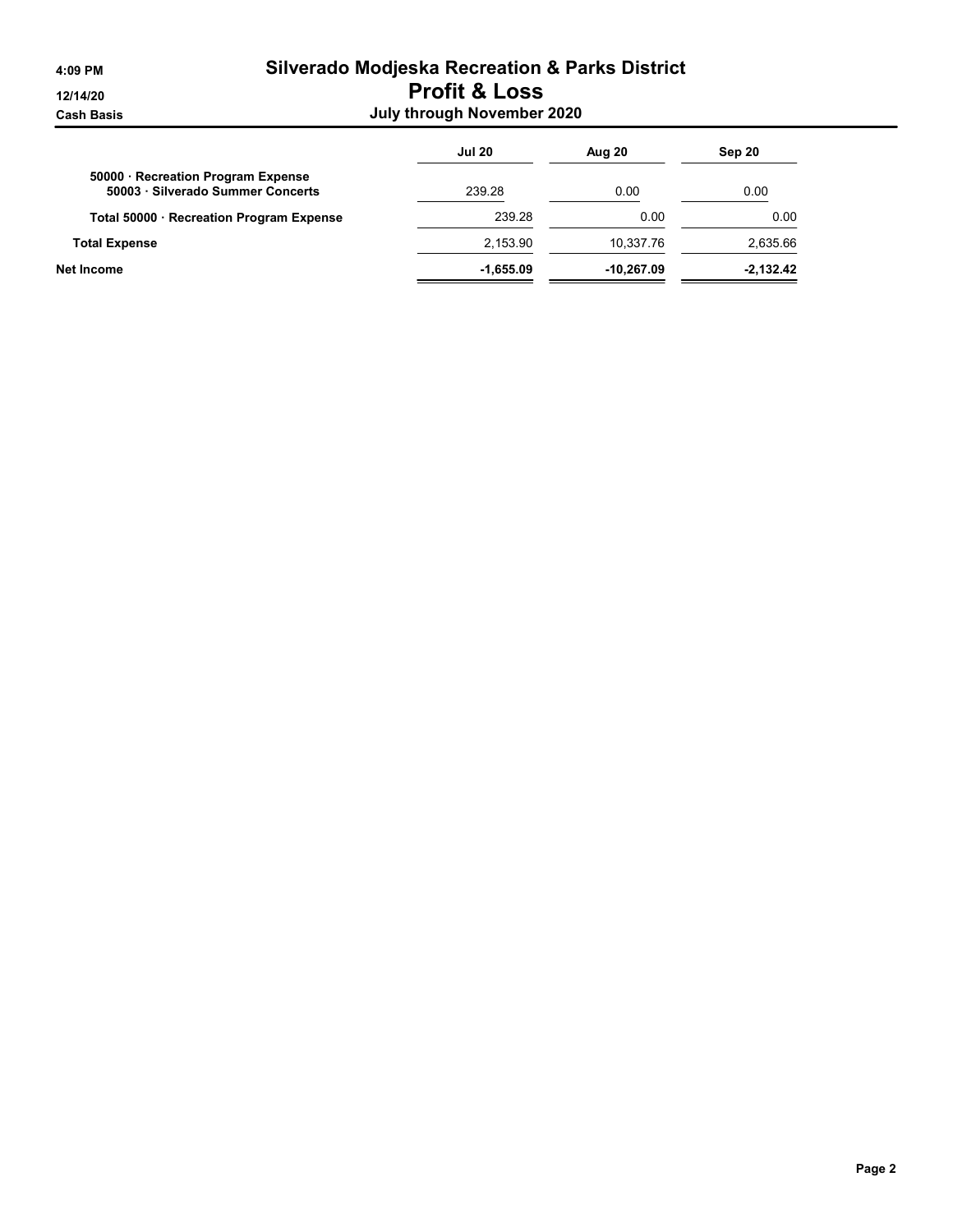#### 4:09 PM Silverado Modjeska Recreation & Parks District 12/14/20 Profit & Loss

Cash Basis July through November 2020

|                                                                                                                                                                                                                                                                                       | <b>Oct 20</b>                                               | <b>Nov 20</b>                                              | <b>TOTAL</b>                                                         |
|---------------------------------------------------------------------------------------------------------------------------------------------------------------------------------------------------------------------------------------------------------------------------------------|-------------------------------------------------------------|------------------------------------------------------------|----------------------------------------------------------------------|
| <b>Income</b>                                                                                                                                                                                                                                                                         |                                                             |                                                            |                                                                      |
| 60000 · Recreation Program Income<br>60001 Instructor Fees<br>60005 · Sticker Sales                                                                                                                                                                                                   | 70.80<br>45.00                                              | 0.00<br>25.00                                              | 70.80<br>70.00                                                       |
| Total 60000 · Recreation Program Income                                                                                                                                                                                                                                               | 115.80                                                      | 25.00                                                      | 140.80                                                               |
| 6210 Property Taxes - Current Secured<br>6220 · Property Taxes-Curr Unsecured<br>6280 · Property Tax-Curr Supplemental<br>6300 · Property Taxes-Prior Supplement<br>6540 · Penalties & Costs on Deling Tax<br>6610 Interest<br>6620 · Rents and Concessions<br>$6621 \cdot W$ eddings | 0.00<br>0.00<br>25.67<br>0.00<br>0.00<br>52.77<br>$-900.00$ | 4,048.20<br>0.00<br>35.14<br>0.00<br>0.00<br>51.83<br>0.00 | 4,461.85<br>318.40<br>139.32<br>16.95<br>4.38<br>225.43<br>$-900.00$ |
| 6620 · Rents and Concessions - Other                                                                                                                                                                                                                                                  | 350.00                                                      | 0.00                                                       | 350.00                                                               |
| Total 6620 Rents and Concessions                                                                                                                                                                                                                                                      | $-550.00$                                                   | 0.00                                                       | $-550.00$                                                            |
| 7960 Donations/Gifts                                                                                                                                                                                                                                                                  | 33.89                                                       | 0.00                                                       | 33.89                                                                |
| 9000 Chili Cookoff Fundraiser                                                                                                                                                                                                                                                         |                                                             |                                                            |                                                                      |
| <b>Donations</b>                                                                                                                                                                                                                                                                      | 0.00                                                        | 0.00                                                       | 120.00                                                               |
| Total 9000 Chili Cookoff Fundraiser                                                                                                                                                                                                                                                   | 0.00                                                        | 0.00                                                       | 120.00                                                               |
| <b>Total Income</b>                                                                                                                                                                                                                                                                   | $-321.87$                                                   | 4,160.17                                                   | 4,911.02                                                             |
| <b>Expense</b><br>0702 · Telephone<br>1100 Insurance<br>1400 · Maintenance - Bldgs & Improvs<br>14001 · Landscaping                                                                                                                                                                   | 361.41<br>0.00<br>600.00                                    | 375.38<br>0.00<br>0.00                                     | 1,818.78<br>5,890.50<br>2,435.00                                     |
| 14002 · Repairs & Renovations (Minor)                                                                                                                                                                                                                                                 | 40.00                                                       | 541.86                                                     | 1,117.26                                                             |
| Total 1400 · Maintenance - Bldgs & Improvs                                                                                                                                                                                                                                            | 640.00                                                      | 541.86                                                     | 3,552.26                                                             |
| 1500 Donations                                                                                                                                                                                                                                                                        | 0.00                                                        | 0.00                                                       | -450.00                                                              |
| 1600 · Memberships<br>1700 Miscellaneous Expense                                                                                                                                                                                                                                      | 0.00<br>0.00                                                | 479.00<br>0.00                                             | 1,278.80<br>136.00                                                   |
| 1800 Office Expense<br>1803 · Postage<br>1900 · Professional/Specialized Srvcs                                                                                                                                                                                                        | 0.00<br>0.00                                                | 61.88<br>53.85                                             | 198.46<br>53.85                                                      |
| 19002 · Legal Services<br>19005 · Administrative<br>19006 · Bookkeeping<br>19008 Caretaker<br>19009 · Website Maintenance<br>1900 · Professional/Specialized Srvcs - Other                                                                                                            | 0.00<br>66.00<br>420.00<br>0.00<br>775.75<br>0.00           | 0.00<br>385.00<br>525.00<br>2,193.75<br>27.75<br>10.12     | 75.00<br>605.00<br>2,275.00<br>2,441.25<br>880.00<br>11.48           |
| Total 1900 · Professional/Specialized Srvcs                                                                                                                                                                                                                                           | 1,261.75                                                    | 3,141.62                                                   | 6,287.73                                                             |
| 1912 Investment Administrative Fees<br>2800 Utilities                                                                                                                                                                                                                                 | 2.94                                                        | 3.20                                                       | 12.17                                                                |
| 28001 · Electricity<br>28002 · Waste Disposal<br>28003 · Portable Toilets/Septic<br>28005 Water                                                                                                                                                                                       | 58.64<br>362.36<br>190.00<br>868.37                         | 53.01<br>362.35<br>190.00<br>235.39                        | 292.50<br>1,865.63<br>760.00<br>2,434.37                             |
| Total 2800 · Utilities                                                                                                                                                                                                                                                                | 1,479.37                                                    | 840.75                                                     | 5,352.50                                                             |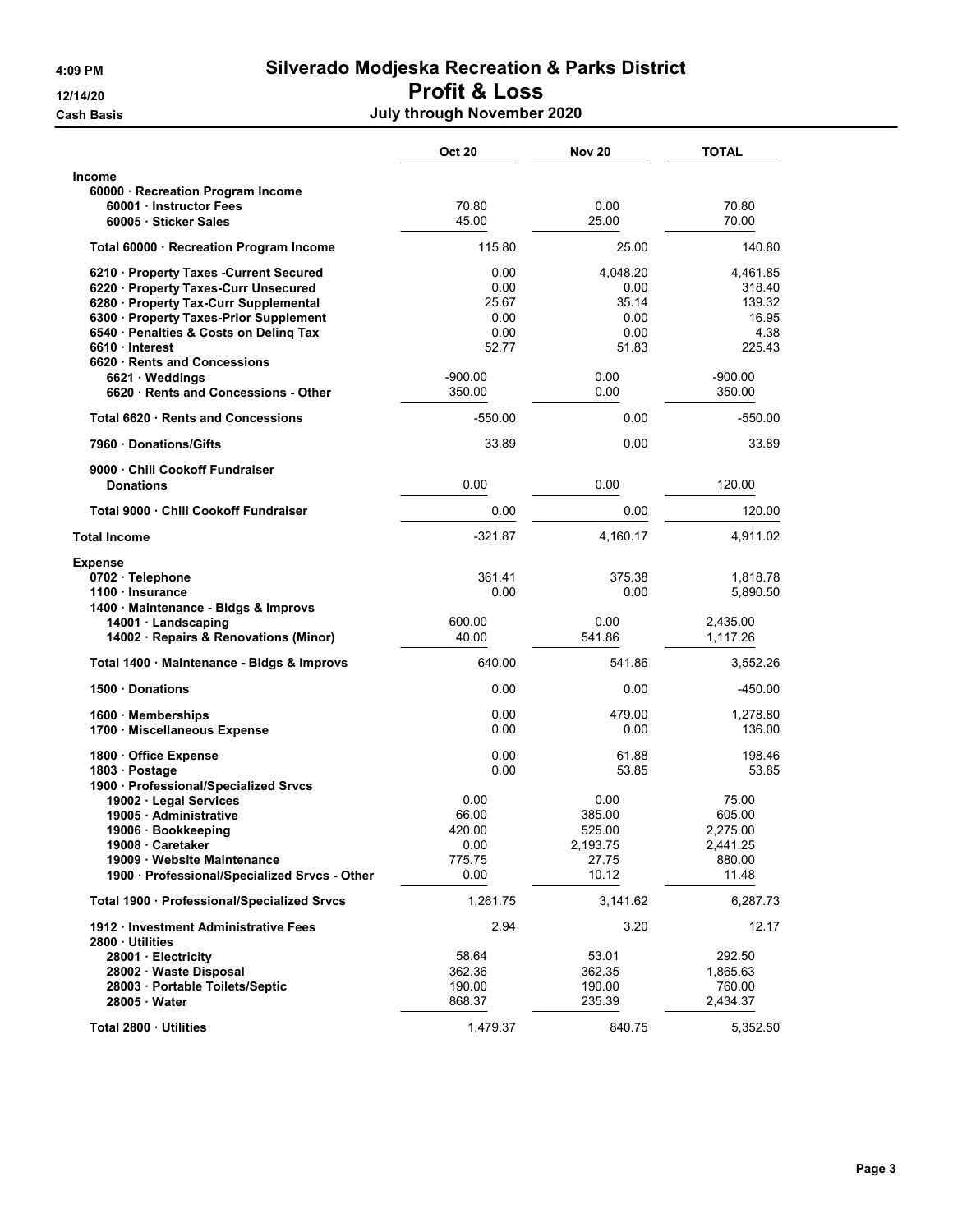#### 4:09 PM Silverado Modjeska Recreation & Parks District 12/14/20 Profit & Loss Cash Basis July through November 2020

| <b>Oct 20</b> | <b>Nov 20</b> | <b>TOTAL</b> |
|---------------|---------------|--------------|
| 0.00          | 0.00          | 239.28       |
| 0.00          | 0.00          | 239.28       |
| 3.745.47      | 5.497.54      | 24.370.33    |
| -4.067.34     | $-1,337.37$   | $-19,459.31$ |
|               |               |              |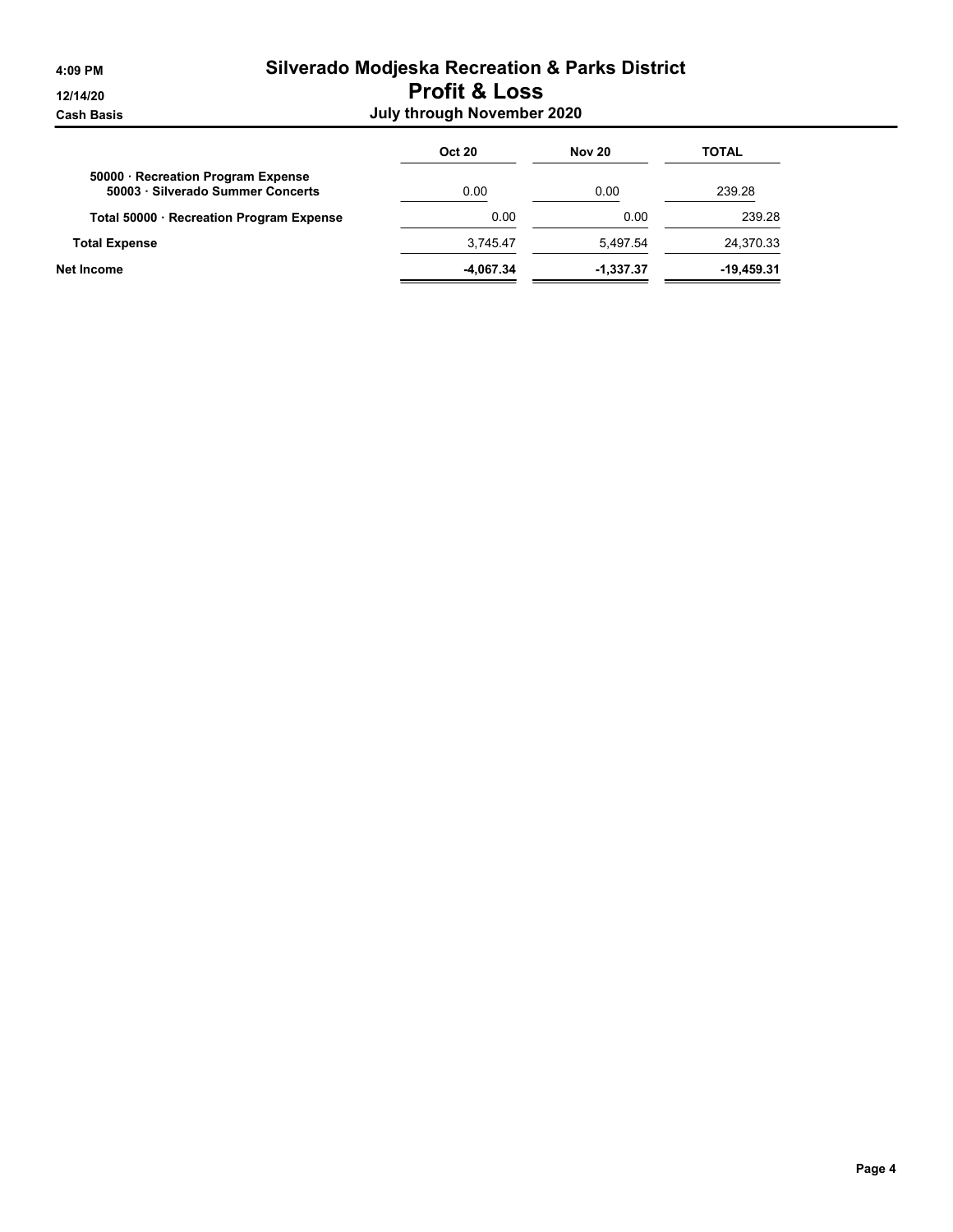#### 5:01 PM Silverado Modjeska Recreation & Parks District 12/14/20 **Balance Sheet Cash Basis** Cash Basis **As of November 30, 2020**

|                                                                                                                                                                         | Nov 30, 20                 |
|-------------------------------------------------------------------------------------------------------------------------------------------------------------------------|----------------------------|
| <b>ASSETS</b><br><b>Current Assets</b><br><b>Checking/Savings</b><br>8010 County Checking Account                                                                       | 68,952.90                  |
| 8020 BofA Rec Checking Account                                                                                                                                          | 168,814.66                 |
| <b>Total Checking/Savings</b>                                                                                                                                           | 237,767.56                 |
| <b>Other Current Assets</b><br>8250 Interest Receivable                                                                                                                 | 104.60                     |
| <b>Total Other Current Assets</b>                                                                                                                                       | 104.60                     |
| <b>Total Current Assets</b>                                                                                                                                             | 237,872.16                 |
| <b>Other Assets</b><br>8211 · Interfund Receivable<br>82111 Loan to SCC (2nd Loan)<br>8211 Interfund Receivable - Other                                                 | 66,447.95<br>65,798.00     |
| Total 8211 · Interfund Receivable                                                                                                                                       | 132,245.95                 |
| <b>Total Other Assets</b>                                                                                                                                               | 132,245.95                 |
| <b>TOTAL ASSETS</b>                                                                                                                                                     | 370,118.11                 |
| <b>LIABILITIES &amp; EQUITY</b><br><b>Liabilities</b><br><b>Current Liabilities</b><br><b>Accounts Payable</b><br>9010 · Accounts Payable<br>9025 · Stale Dated Payable | 796.11<br>50.00            |
| <b>Total Accounts Payable</b>                                                                                                                                           | 846.11                     |
| <b>Other Current Liabilities</b><br>9001 · CAPRI Stage Repair Funds<br>9120 · Development Deposits                                                                      | 5,606.89<br>13,600.00      |
| <b>Total Other Current Liabilities</b>                                                                                                                                  | 19,206.89                  |
| <b>Total Current Liabilities</b>                                                                                                                                        | 20,053.00                  |
| <b>Total Liabilities</b>                                                                                                                                                | 20,053.00                  |
| <b>Equity</b><br>9990 Fund Balance-Unrestricted<br><b>Net Income</b>                                                                                                    | 369,524.42<br>$-19,459.31$ |
| <b>Total Equity</b>                                                                                                                                                     | 350,065.11                 |
| <b>TOTAL LIABILITIES &amp; EQUITY</b>                                                                                                                                   | 370,118.11                 |
|                                                                                                                                                                         |                            |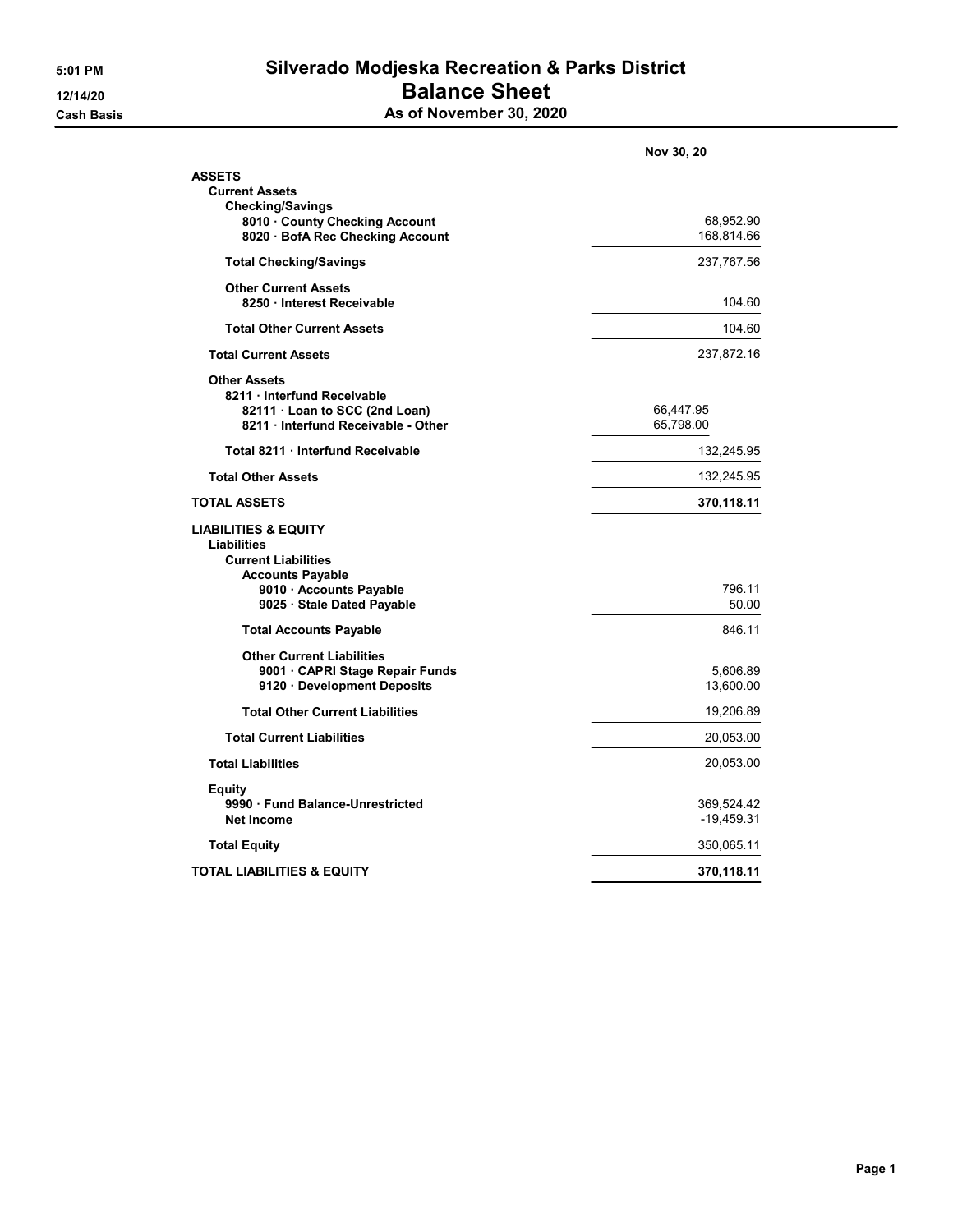## 4:25 PM Silverado Modjeska Recreation & Parks District Transaction List by Vendor

| November 2020 |  |
|---------------|--|
|---------------|--|

| <b>Type</b>                        | <b>Date</b> | <b>Num</b> | Memo          | Amount      |
|------------------------------------|-------------|------------|---------------|-------------|
| AT&T                               |             |            |               |             |
| Check                              | 11/10/2020  |            | 714-649-2850  | $-99.83$    |
| <b>Bennett Design</b>              |             |            |               |             |
| Bill                               | 11/02/2020  | 10732      |               | $-27.75$    |
| <b>Bill Pmt - Check</b>            | 11/13/2020  | 3360       |               | $-27.75$    |
| <b>Canyon Septic Services</b>      |             |            |               |             |
| Bill                               | 11/01/2020  |            |               | $-190.00$   |
| <b>Bill Pmt -Check</b>             | 11/03/2020  | 3354       |               | $-190.00$   |
| <b>Cox Communications</b>          |             |            |               |             |
| Check                              | 11/13/2020  |            | Account #001- | $-275.55$   |
| Cruzan, Cressa                     |             |            |               |             |
| <b>Bill Pmt -Check</b>             | 11/03/2020  | 3355       |               | $-385.00$   |
| <b>CSDA</b>                        |             |            |               |             |
| <b>Bill Pmt - Check</b>            | 11/03/2020  | 3356       | Membership #  | $-479.00$   |
| Fanello, Diana                     |             |            |               |             |
| Bill                               | 11/01/2020  | 20201      |               | $-67.50$    |
| Bill                               | 11/30/2020  | 20201      |               | $-258.75$   |
| <b>Home Depot</b>                  |             |            |               |             |
| <b>Bill Pmt - Check</b>            | 11/13/2020  | 3361       |               | $-51.86$    |
| <b>Irvine Ranch Water District</b> |             |            |               |             |
| Check                              | 11/13/2020  |            |               | $-8.63$     |
| Check                              | 11/13/2020  |            |               | $-112.70$   |
| Check                              | 11/13/2020  |            |               | $-101.98$   |
| Check                              | 11/24/2020  | <b>EFT</b> | Modjeska      | $-12.08$    |
| Bill                               | 11/24/2020  |            |               | $-754.37$   |
| Bill                               | 11/25/2020  | 20201      |               | $-201.74$   |
| <b>Reighart, Steve</b>             |             |            |               |             |
| Check                              | 11/03/2020  | 3352       | Reimbursement | $-511.88$   |
| <b>Bill Pmt - Check</b>            | 11/03/2020  | 3357       |               | $-2,193.75$ |
| <b>Southern California Edison</b>  |             |            |               |             |
| Check                              | 11/14/2020  |            | Modjeska      | $-53.01$    |
| Topp, Kevin                        |             |            |               |             |
| Bill                               | 11/17/2020  | 202011     | Amazon oder   | $-796.11$   |
| Warner, Meghan                     |             |            |               |             |
| <b>Bill Pmt - Check</b>            | 11/03/2020  | 3358       |               | $-525.00$   |
| Check                              | 11/03/2020  | 3359       | Reimbursement | $-53.85$    |
| Bill                               | 11/30/2020  | 20-127     |               | $-350.00$   |
| <b>Waste Management of OC</b>      |             |            |               |             |
| Bill                               | 11/01/2020  | 79957-     |               | $-120.78$   |
| Check                              | 11/13/2020  |            | Silverado     | $-241.57$   |
| <b>Bill Pmt - Check</b>            | 11/13/2020  | 3362       |               | $-120.78$   |